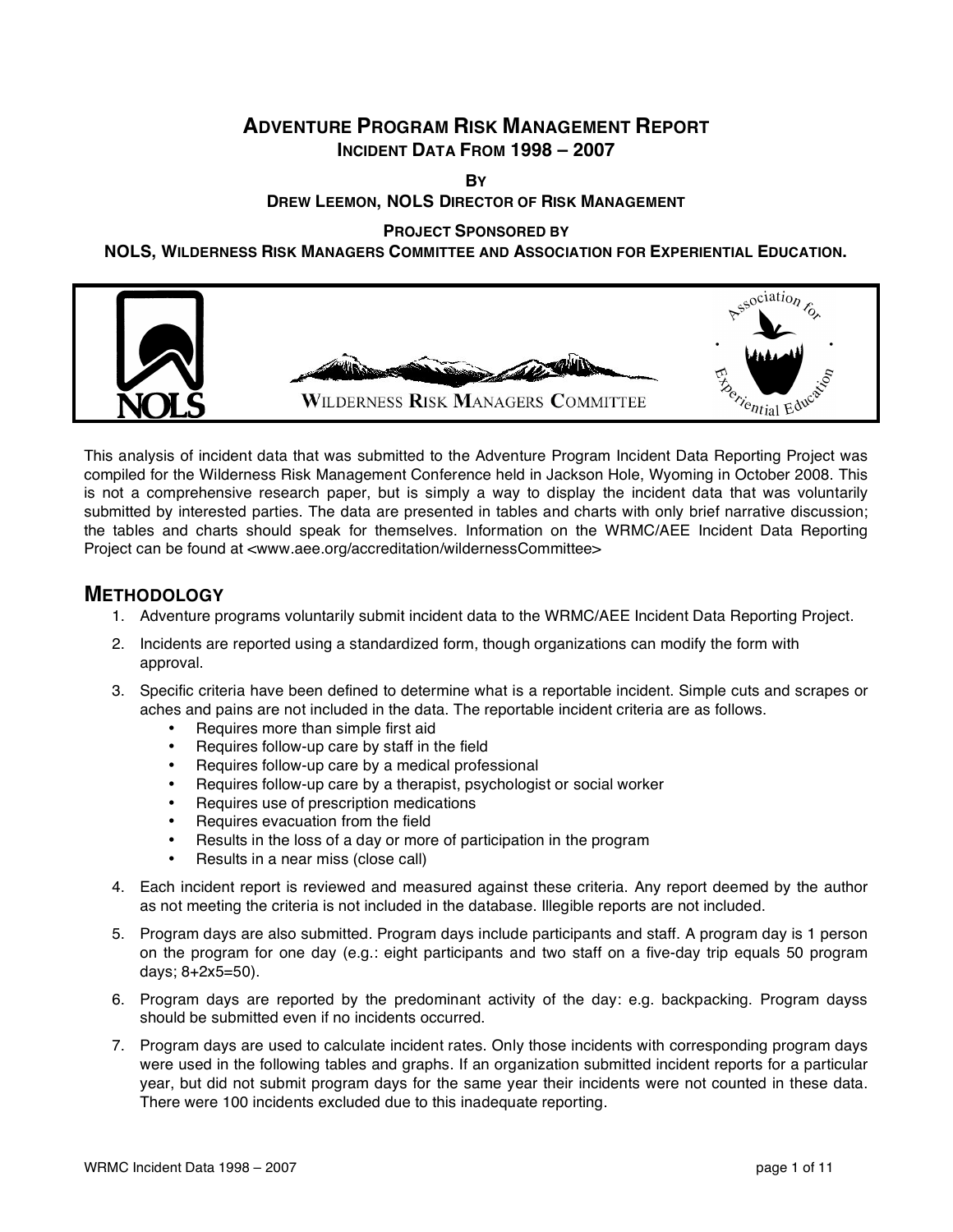- 8. Forty-three organizations submitted data from 1998 2007. Thirty-two were AEE accredited organizations.
- 9. Incident and program day reports are sent to the AEE office and then forwarded to NOLS where the information is entered into databases managed by the author. Filemaker Pro software is used for incident records and Excel software is used for program days and calculations.
- 10. Confidentiality is held in the highest regard. The name of the organization is necessary for organizing the data, but is not divulged to anyone. The patient's name is not necessary and where it has been reported it is not divulged.
- 11. The WRMC is primarily interested in collecting incident data on wilderness or backcountry activities or trips. Some activities such as rock climbing and river kayaking occur in front country settings, but because these are also backcountry activities the author included them in the backcountry only data. Many organizations also conduct facility-based activities such as climbing walls and challenge courses. These data are presented separately from backcountry data.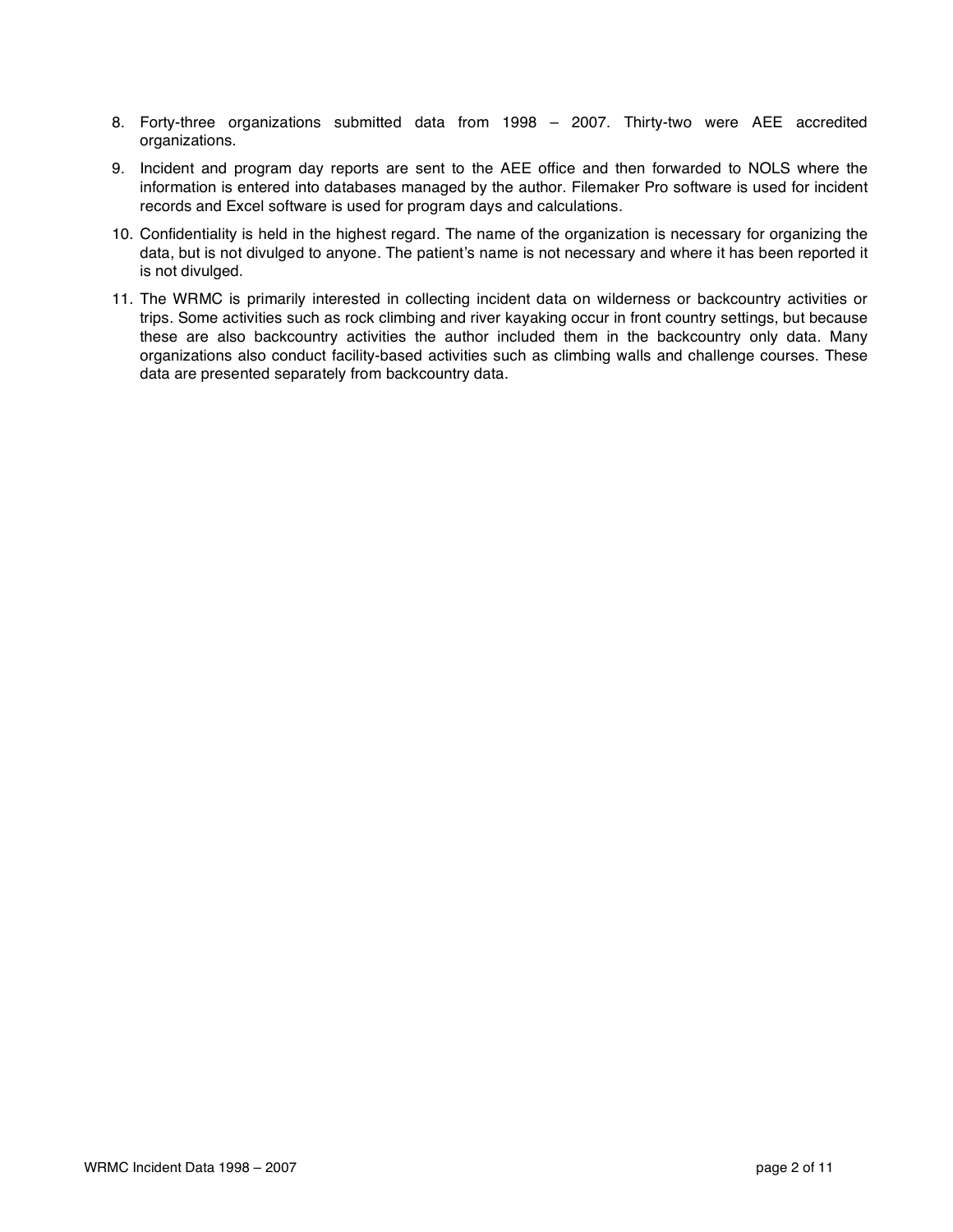# **RESULTS**

## **BACKCOUNTRY AND FACILITY/FRONTCOUNTRY DATA COMBINED**

## **INJURY PROFILE – ALL INJURIES**

This table displays all injuries for both backcountry and facility/frontcountry activities combined and is sorted by the number of injuries. Athletic sprain or strain injuries are the most common and primarily involved knees, ankles and the lower back. There is also a category of Athletic: tendonitis injury of which there five incidents. All athletic injuries combined total 238 incidents. Soft tissue injuries are divided into wounds/infections, bruise/contusion, burns, bite/stings and blisters. All soft tissue injuries combined also total 238. These two categories combined account for 70% of all reported injuries.

| TABLE 1                               |        |                        |
|---------------------------------------|--------|------------------------|
| WRMC INJURY PROFILE - ALL INJURIES    |        | (Sorted by # of inury) |
| 1998-2007                             |        |                        |
| Backcountry and Facility Injuries     |        |                        |
| <b>Participants and Staff</b>         |        |                        |
|                                       |        |                        |
| Type of Injury                        | # inj. | %                      |
| Athletic: sprain/strain/tendinitis    | 238    | 34.8%                  |
| Soft tissue: wound or wound infection | 112    | 16.4%                  |
| Soft tissue: bruise/contusion         | 98     | 14.3%                  |
| Fracture                              | 73     | 10.7%                  |
| <b>Dislocation</b>                    | 32     | 4.7%                   |
| Head w/no loss of consciousness       | 27     | 3.9%                   |
| Frostbite                             | 23     | 3.4%                   |
| Soft tissue: burn                     | 20     | 2.9%                   |
| Other                                 | 12     | 1.8%                   |
| Head w/loss of consciousness          | 12     | 1.8%                   |
| Eye injury                            | 10     | 1.5%                   |
| Dental                                | 9      | 1.3%                   |
| Athletic: tendinitis                  | 5      | 0.7%                   |
| Soft tissue: bite/sting               | 5      | 0.7%                   |
| Immersion foot                        | 4      | 0.6%                   |
| Soft tissue: blister                  | 3      | 0.4%                   |
| Snowblindness                         |        | 0.1%                   |
| Total all Injury                      | 684    | 100%                   |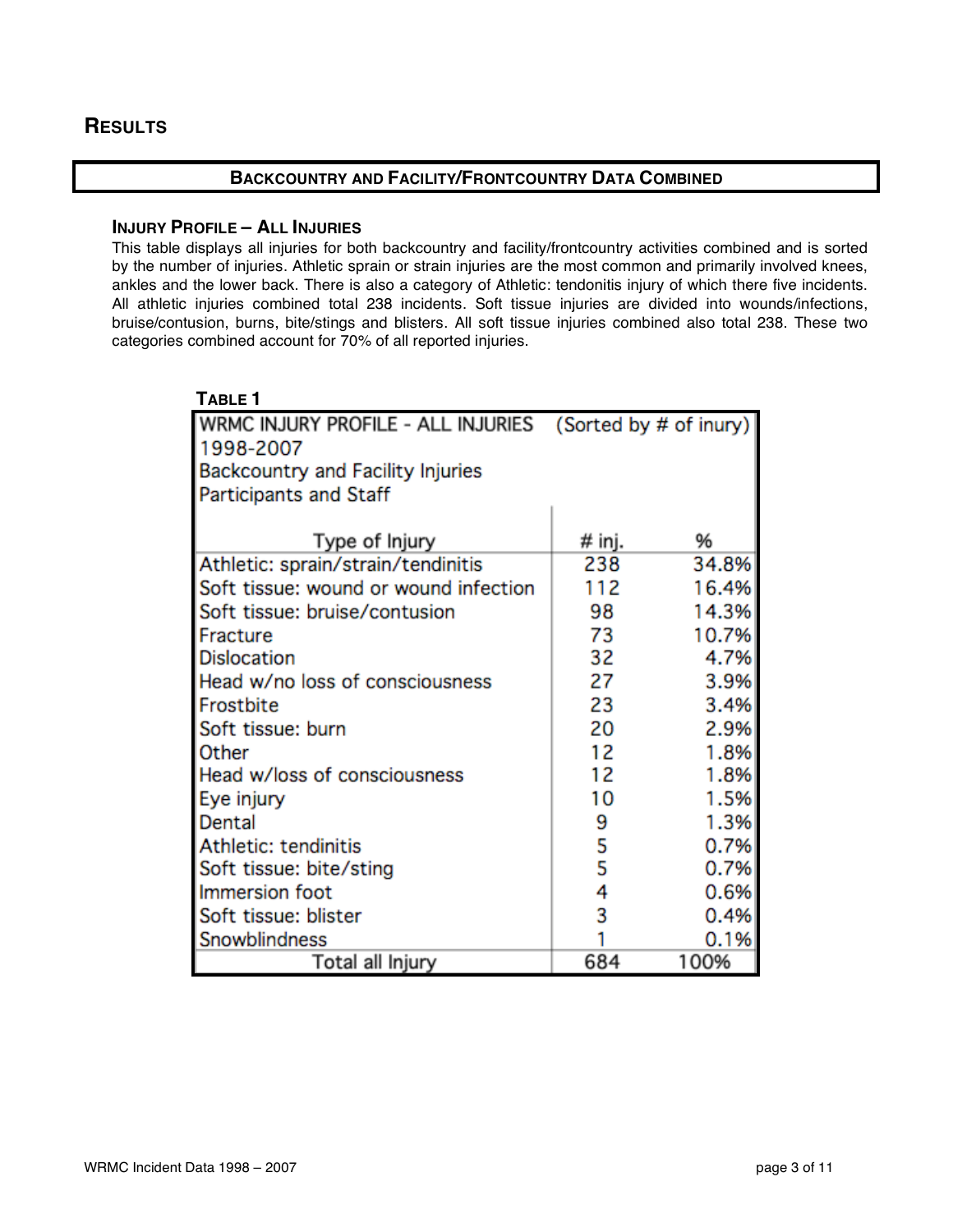## **BACKCOUNTRY DATA**

## **INJURY PROFILE – BACKCOUNTRY ONLY**

The data in table two is injuries by type listing the number of injuries, the injury rate per type, the number of evacuations and the evacuation rate per injury type. The leading type of injury is athletic with 158 injuries, which also has the highest evacuation rate. Soft tissue wounds is the second leading type of injury with 138 injuries. Combined these two categories account for 71% of backcountry injuries. Over half (57%) of injury incidents are evacuated from the field. Chart one represents injury types graphically.

## **Table 2**

| INJURY RATE per 1000 program days - BACKCOUNTRY ONLY |        |             |      |           |  |
|------------------------------------------------------|--------|-------------|------|-----------|--|
| 1998-2007<br>(Sorted by # of inury)                  |        |             |      |           |  |
| <b>Participants and Staff</b>                        |        |             |      |           |  |
| Backcountry Program days = 801,569                   |        |             |      |           |  |
|                                                      |        |             |      |           |  |
| Type of Injury                                       | # inj. | Injury rate | Evac | Evac rate |  |
| Athletic:sprain/strain/tendinitis                    | 158    | 0.20        | 103  | 0.13      |  |
| Soft tissue: all types                               | 138    | 0.17        | 63   | 0.08      |  |
| Fracture                                             | 27     | 0.03        | 21   | 0.03      |  |
| Cold injury (frostbite/immersion foot)               | 26     | 0.03        | 16   | 0.02      |  |
| <b>Dislocation</b>                                   | 25     | 0.03        | 13   | 0.02      |  |
| Head w/no loss of consciousness                      | 14     | 0.02        | 4    | 0.00      |  |
| Other                                                | 9      | 0.01        | 8    | 0.01      |  |
| Dental                                               |        | 0.01        | 4    | 0.00      |  |
| Head w/loss of consciousness                         | 6      | 0.01        | 4    | 0.00      |  |
| Eye injury                                           | 5      | 0.01        | 3    | 0.00      |  |
| Snowblindness                                        |        | 0.00        | 0    | 0.00      |  |
| <b>Total Backcountry Injury</b>                      | 416    | 0.52        | 239  | 0.30      |  |

## **CHART 1**

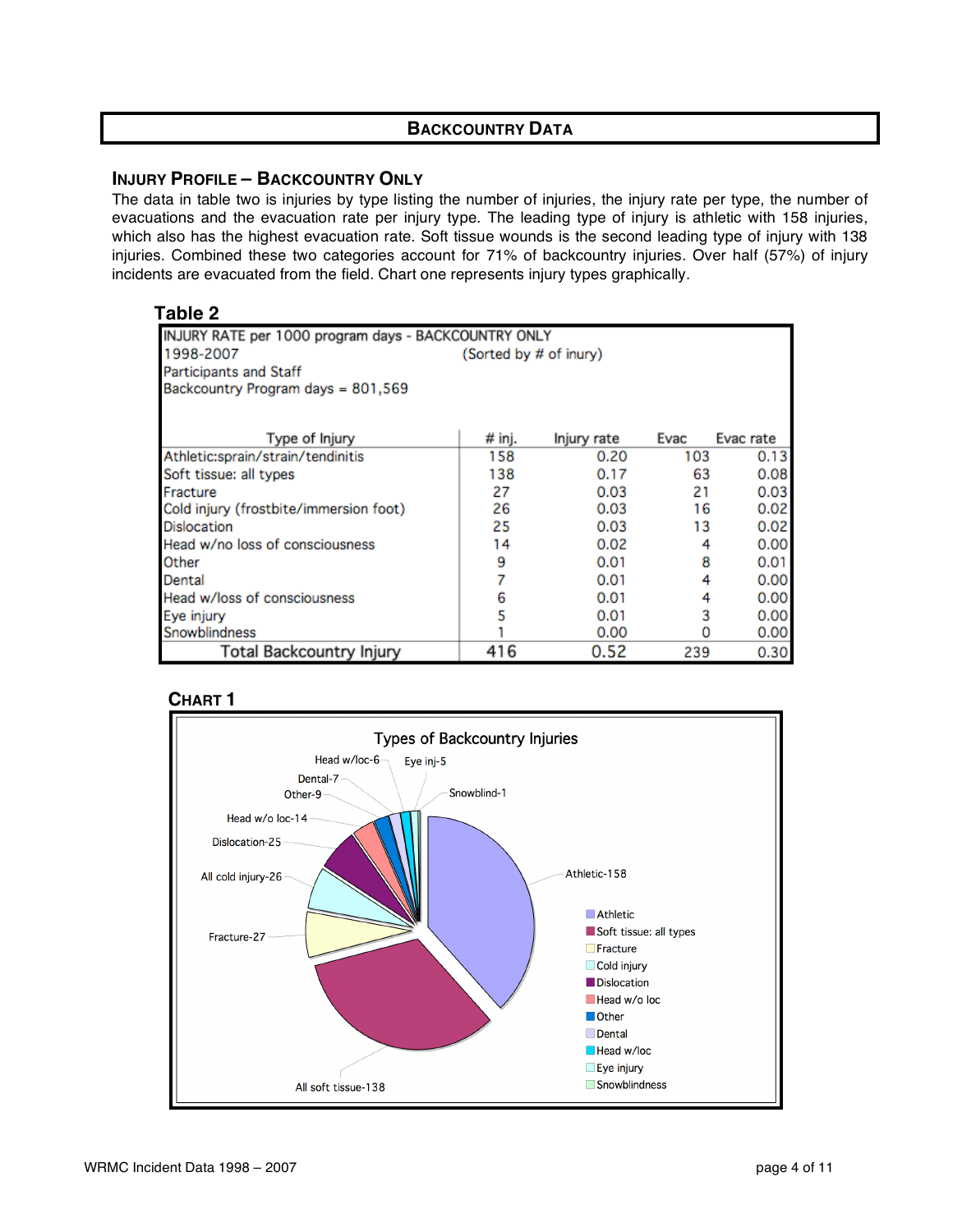#### **INJURY RATE BY ACTIVITY PROFILE– BACKCOUNTRY ONLY**

Table three presents injuries by activity and the injury rate per 1000 program days. These data show the relationship between the number of injuries and the number of program days. Backpacking had the most injuries of any activity type, but winter camping had the highest injury rate, however, it would not be fair to say that winter camping is more dangerous than backpacking based solely on these data; the sample size for winter camping is simply to small to make such a comparison. The total injury rate of 0.52 injuries per 1000 program days is the more important result of these data. Based on these data one could expect one backcountry injury for about every 2000 program days. Two thousand program days is equivalent to a group of ten people in the backcountry for 200 days.

| I ADLE J.                                                            |                                              |              |             |  |  |
|----------------------------------------------------------------------|----------------------------------------------|--------------|-------------|--|--|
| PROFILE OF INJURIES BY ACTIVITY WITH INJURY RATES - BACKCOUNTRY ONLY |                                              |              |             |  |  |
| with injuries and injury rates per 1000 program days.                |                                              |              |             |  |  |
| 1998 - 2007                                                          | (Sorted by # of injuries)                    |              |             |  |  |
| <b>Participants and Staff</b>                                        | Injury rates calculated by activity specific |              |             |  |  |
|                                                                      | exposure (program days)                      |              |             |  |  |
| Activity                                                             | # of Injuries                                | Program days | Injury rate |  |  |
| Backpacking                                                          | 145                                          | 188,970      | 0.77        |  |  |
| Camping (includes cooking)                                           | 42                                           | 196,270      | 0.21        |  |  |
| Cycling mtn                                                          | 39                                           | 13,349       | 2.92        |  |  |
| Canoe (flatwater & portage)                                          | 36                                           | 21,436       | 1.68        |  |  |
| Day hiking & orienteering                                            | 32                                           | 38,273       | 0.84        |  |  |
| Ski touring                                                          | 23                                           | 21,254       | 1.08        |  |  |
| Climbing (rock/rappelling)                                           | 20                                           | 40,862       | 0.49        |  |  |
| River kayak                                                          | 19                                           | 20,581       | 0.92        |  |  |
| Other activities                                                     | 10                                           | 5,055        | 1.98        |  |  |
| Service projects                                                     | 7                                            | 28,285       | 0.25        |  |  |
| Solo                                                                 | 6                                            | 49,453       | 0.12        |  |  |
| Mountaineering rock/alpine                                           | 6                                            | 17,195       | 0.35        |  |  |
| Winter camping                                                       | 5<br>5                                       | 1,289        | 3.88        |  |  |
| <b>River rafting</b>                                                 |                                              | 8,723        | 0.57        |  |  |
| Swim/dip                                                             | 4                                            | 2,671        | 1.50        |  |  |
| Snowshoeing                                                          | 4                                            | 4,691        | 0.85        |  |  |
| Cave                                                                 | 3                                            | 1,858        | 1.61        |  |  |
| Sea/touring kayak                                                    | 3                                            | 9,232        | 0.32        |  |  |
| Non-activity                                                         | 2                                            | 11,121       | 0.18        |  |  |
| Canoeing (whitewater)                                                | $\overline{c}$                               | 9,961        | 0.20        |  |  |
| Climbing (snow/ice)                                                  | 2                                            | 687          | 2.91        |  |  |
| Skiing - telemark (backcountry)                                      | 1                                            | 0            | 0.00        |  |  |
| Canyoneering                                                         | 0                                            | 39           | 0.00        |  |  |
| Climbing (tree)                                                      | 0                                            | 856          | 0.00        |  |  |
| General paricipation                                                 | 0                                            | 105,703      | 0.00        |  |  |
| Independent travel                                                   | 0                                            | 636          | 0.00        |  |  |
| Sailing                                                              | 0                                            | 3,119        | 0.00        |  |  |
| Snowboarding (backcountry)                                           | 0                                            | 0            | 0.00        |  |  |
| Total Backcountrv                                                    | 416                                          | 801.569      | 0.52        |  |  |

## **TABLE 3**: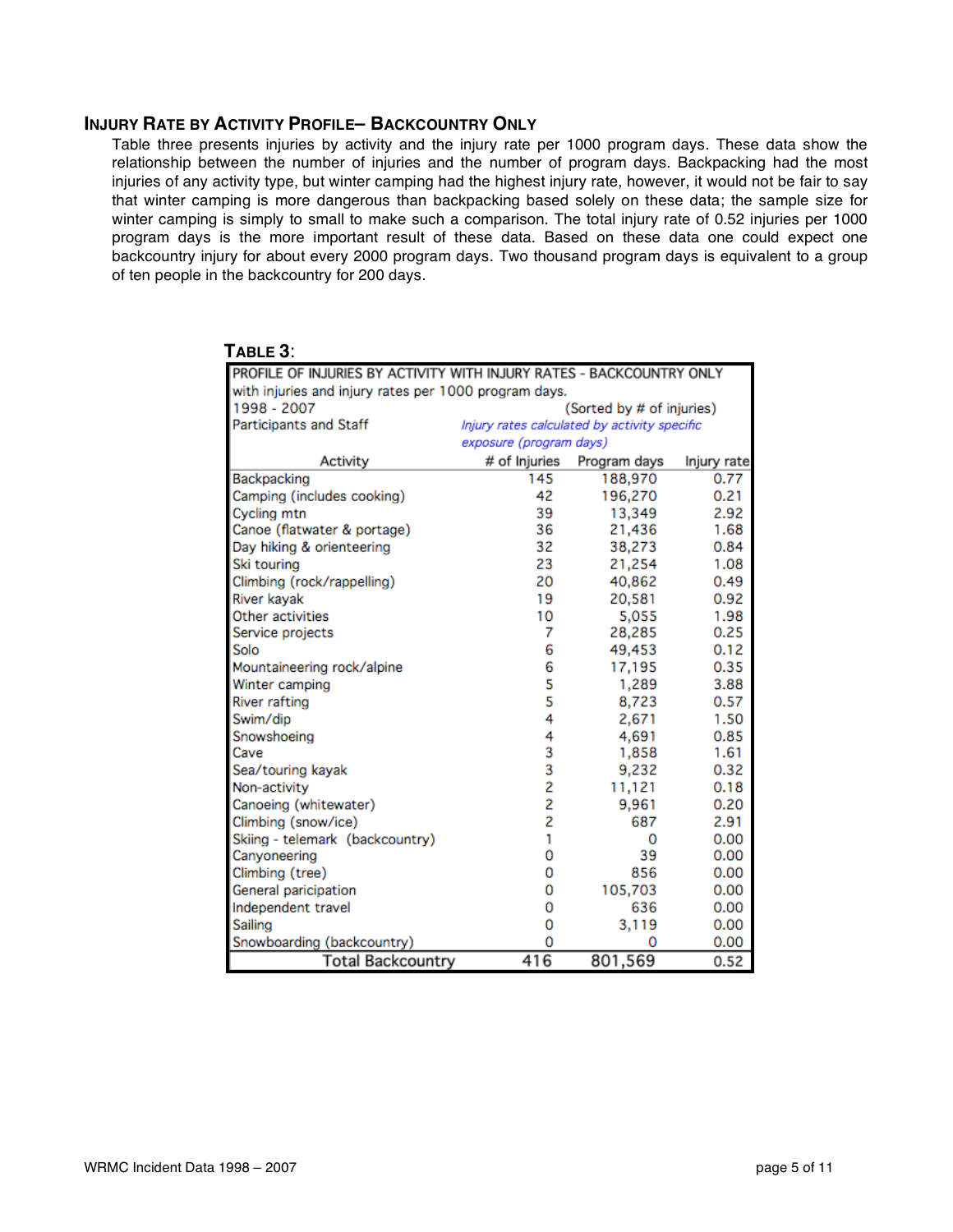## **CONTRIBUTING FACTOR OF INJURY – BACKCOUNTRY ONLY**

The contributing factor profile lists the predominant factor that led to the injury (though there are often secondary tertiary factors also). Contributing factors in this study can be an act such as falls/slips, a human factor such as carelessness or previous history of a medical condition or an environmental factor such as weather or animal encounter. The fact that Falls/slips are the leading factor correlates to the high incidence of athletic and soft tissue injuries.

| TABLE <sub>4</sub>                                |           |      |
|---------------------------------------------------|-----------|------|
| PRIMARY CONTRIBUTING FACTOR OF BACKCOUNTRY INJURY |           |      |
| 1998 - 2007                                       |           |      |
| (Sorted by factor)                                |           |      |
|                                                   | # of      |      |
| <b>Contributing Factor</b>                        | incidents | %    |
| Fall/slip                                         | 98        | 24%  |
| Previous history                                  | 37        | 9%   |
| Carelessness                                      | 35        | 8%   |
| Fall on rock (not climbing)                       | 26        | 6%   |
| Overuse                                           | 25        | 6%   |
| Unknown                                           | 24        | 6%   |
| Technique                                         | 22        | 5%   |
| <b>Exceeded ability</b>                           | 21        | 5%   |
| Other                                             | 17        | 4%   |
| Cold exposure                                     | 15        | 4%   |
| Fall on snow                                      | 15        | 4%   |
| Inattention                                       | 13        | 3%   |
| Equipment                                         | 12        | 3%   |
| Animal/insect                                     | 10        | 2%   |
| Not following instructions                        | 9         | 2%   |
| Loose rock (not rockfall)                         | 6         | 1%   |
| Immersion/submersion                              | 5         | 1%   |
| Rockfall                                          | 5         | 1%   |
| Falling object not rockfall                       | 4         | 1%   |
| Misbehavior                                       | 4         | 1%   |
| Visibility                                        | 3         | 1%   |
| Weather                                           | 3         | 1%   |
| Exhaustion                                        | 2         | 0%   |
| Plant (poison/toxicity)                           | 2         | 0%   |
| Hygiene                                           | 1         | 0%   |
| Psychological                                     | 1         | 0%   |
| Supervision                                       | 1         | 0%   |
| Total                                             | 416       | 100% |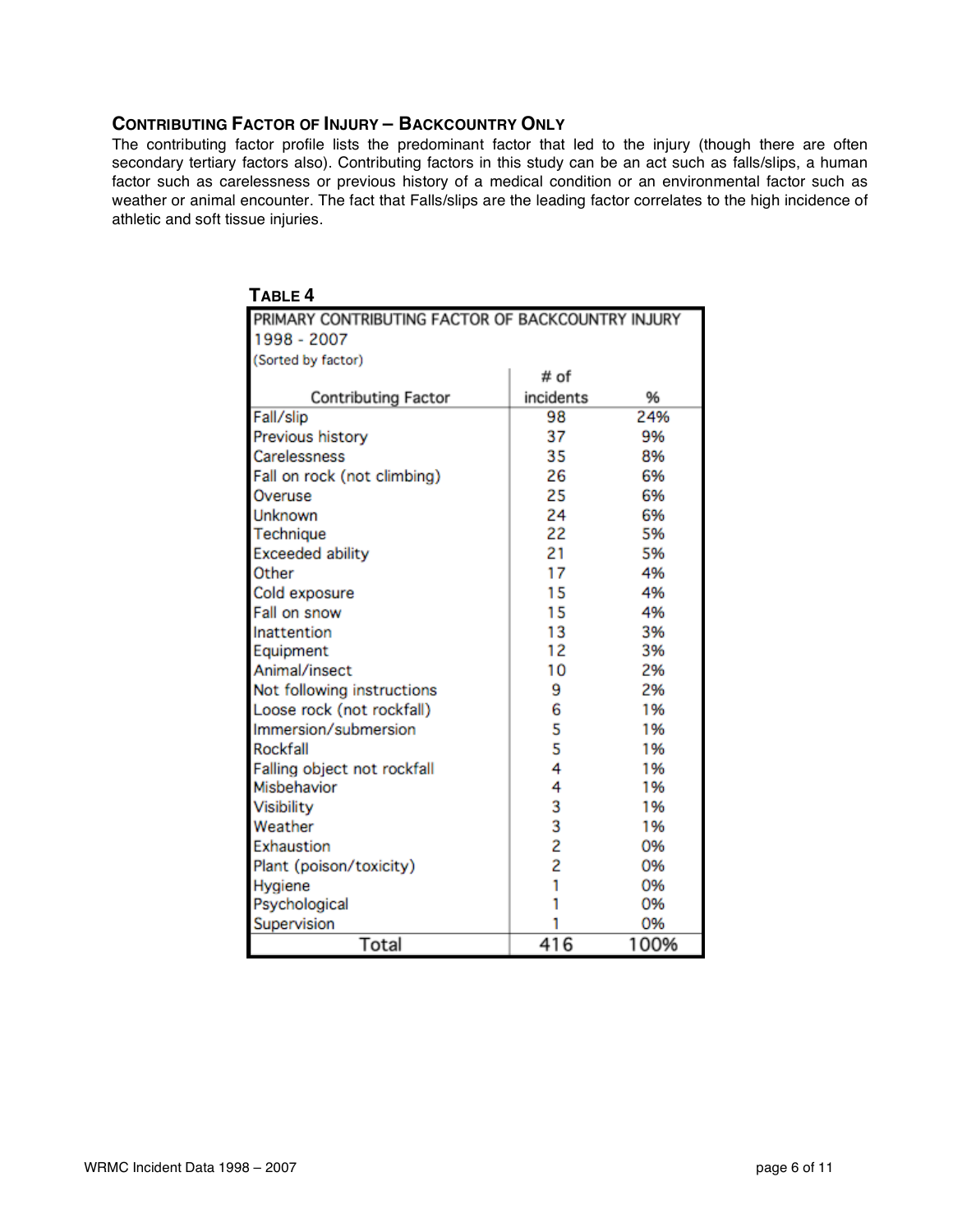#### **ILLNESS PROFILE – BACKCOUNTRY ONLY**

Nausea and vomiting illness was the leading type of illness. Nausea and vomiting and abdominal pain are closely related, but I chose the category that was indicated on the report and/or the symptom that most predominant. The category "Other" is comprised of single incidents of illness symptoms not attributable to any of the listed categories. It is notable that there were no incidents of anaphylaxis reported. I chose to only present the illness profile for backcountry activities since illnesses in facility settings are relatively easy to respond to. It is worth noting that 78% of illness incidents are evacuated while 45% of injuries are evacuated. This may speak to the relatively minor nature of the injuries reported and perhaps either an uncertainty in the ability of leaders in handling illness symptoms in the backcountry or patient's lack of desire to remain in the field with an illness. In contrast incident data (unpublished) kept by the author for the National Outdoor Leadership School show that 57% of injuries and 40% of illnesses are evacuated.

| Table 5                                      |        |                     |         |      |        |      |
|----------------------------------------------|--------|---------------------|---------|------|--------|------|
| <b>ILLNESS PROFILE - BACKCOUNTRY ILLNESS</b> |        |                     |         |      |        |      |
| 1998 - 2007                                  |        |                     |         |      |        |      |
| Participants and Staff                       |        | (Sorted by illness) |         |      |        |      |
| Total program days = 801,569                 |        |                     |         |      |        |      |
|                                              |        |                     | Illness |      |        | Evac |
| Illness Type                                 | # ill. | 96                  | Rate    | Evac | % Evac | Rate |
| Nausea/vomiting                              | 41     | 18%                 | 0.05    | 31   | 14%    | 0.04 |
| Allergy                                      | 31     | 14%                 | 0.04    | 17   | 8%     | 0.02 |
| Flu symptoms                                 | 23     | 10%                 | 0.03    | 15   | 7%     | 0.02 |
| Infection                                    | 16     | 7%                  | 0.02    | 11   | 5%     | 0.01 |
| Abdominal pain                               | 14     | 6%                  | 0.02    | 12   | 5%     | 0.01 |
| Other                                        | 14     | 6%                  | 0.02    | 11   | 5%     | 0.01 |
| Asthma                                       | 14     | 6%                  | 0.02    | 7    | 3%     | 0.01 |
| AMS                                          | 13     | 6%                  | 0.02    | 9    | 4%     | 0.01 |
| Diarhea                                      | 11     | 5%                  | 0.01    | 10   | 4%     | 0.01 |
| Genitourinary                                | 11     | 5%                  | 0.01    | 9    | 4%     | 0.01 |
| Dehydration                                  | 11     | 5%                  | 0.01    | 5    | 2%     | 0.01 |
| Respiratory/not flu                          | 10     | 4%                  | 0.01    | 8    | 4%     | 0.01 |
| Hypothermia                                  | 7      | 3%                  | 0.01    | 2    | 1%     | 0.00 |
| Cardiac/chest pain                           | 4      | 2%                  | 0.00    | 4    | 2%     | 0.00 |
| <b>Heat illness</b>                          | 2      | 1%                  | 0.00    | 1    | 0%     | 0.00 |
| Fever (non specific)                         | 2      | 1%                  | 0.00    | 2    | 1%     | 0.00 |
| Anaphylaxis                                  | 0      | 0%                  | 0.00    | 0    | 0%     | 0.00 |
| TOTAL ILLNESS                                | 224    | 100%                | 0.28    | 154  | 69%    | 0.19 |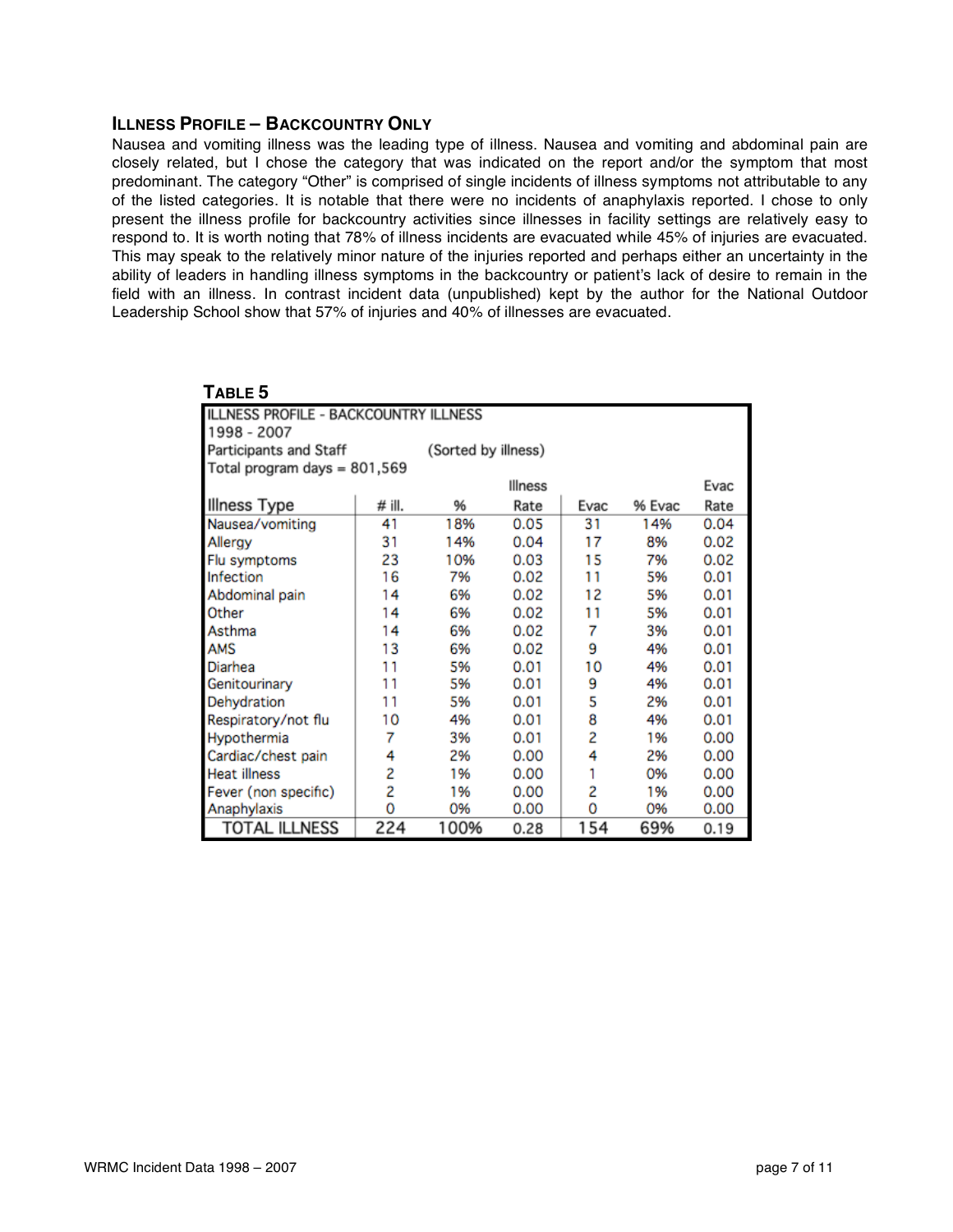## **NEAR MISS INCIDENTS – BACKCOUNTRY ONLY**

Near misses are close calls that did not result in an injury. Near misses can be unusual, fascinating or scary. Near miss incidents are worth studying, as they may be predictors of injuries. Near miss incidents can be due to environmental factors such as weather or rockfall or involve human factors such as failure to use a belay system correctly.

| TABLE 6                                           |                |        |  |  |
|---------------------------------------------------|----------------|--------|--|--|
| NEAR MISS INCIDENTS - BACKCOUNTRY ONLY            |                |        |  |  |
| 1998 - 2007                                       |                |        |  |  |
| Participants and staff (Sorted by # of incidents) |                |        |  |  |
|                                                   |                |        |  |  |
| Activity                                          | # of incidents | 96     |  |  |
| Backpackiing                                      | 30             | 17.3%  |  |  |
| Climbing (rock/rappelling)                        | 26             | 15.0%  |  |  |
| Camping                                           | 19             | 11.0%  |  |  |
| Canoeing (flatwater& portage)                     | 18             | 10.4%  |  |  |
| Canoeing (whitewater)                             | 17             | 9.8%   |  |  |
| Cooking                                           | 14             | 8.1%   |  |  |
| Mountaineering                                    | 9              | 5.2%   |  |  |
| River kayaking                                    | 9              | 5.2%   |  |  |
| Solo                                              | 5              | 2.9%   |  |  |
| <b>River crossing</b>                             | 5              | 2.9%   |  |  |
| Hiking (day/orienteering)                         | 4              | 2.3%   |  |  |
| <b>River rafting</b>                              | 4              | 2.3%   |  |  |
| Cycling (mountain)                                | 4              | 2.3%   |  |  |
| Swim/dip                                          | 2              | 1.2%   |  |  |
| Sea kayaking                                      | 2              | 1.2%   |  |  |
| Climbing (ice/snow)                               |                | 0.6%   |  |  |
| Other                                             |                | 0.6%   |  |  |
| Snowshoeing                                       |                | 0.6%   |  |  |
| Sailing                                           |                | 0.6%   |  |  |
| Service project                                   |                | 0.6%   |  |  |
| <b>Total Backcountry</b>                          | 173            | 100.0% |  |  |

# $T = -$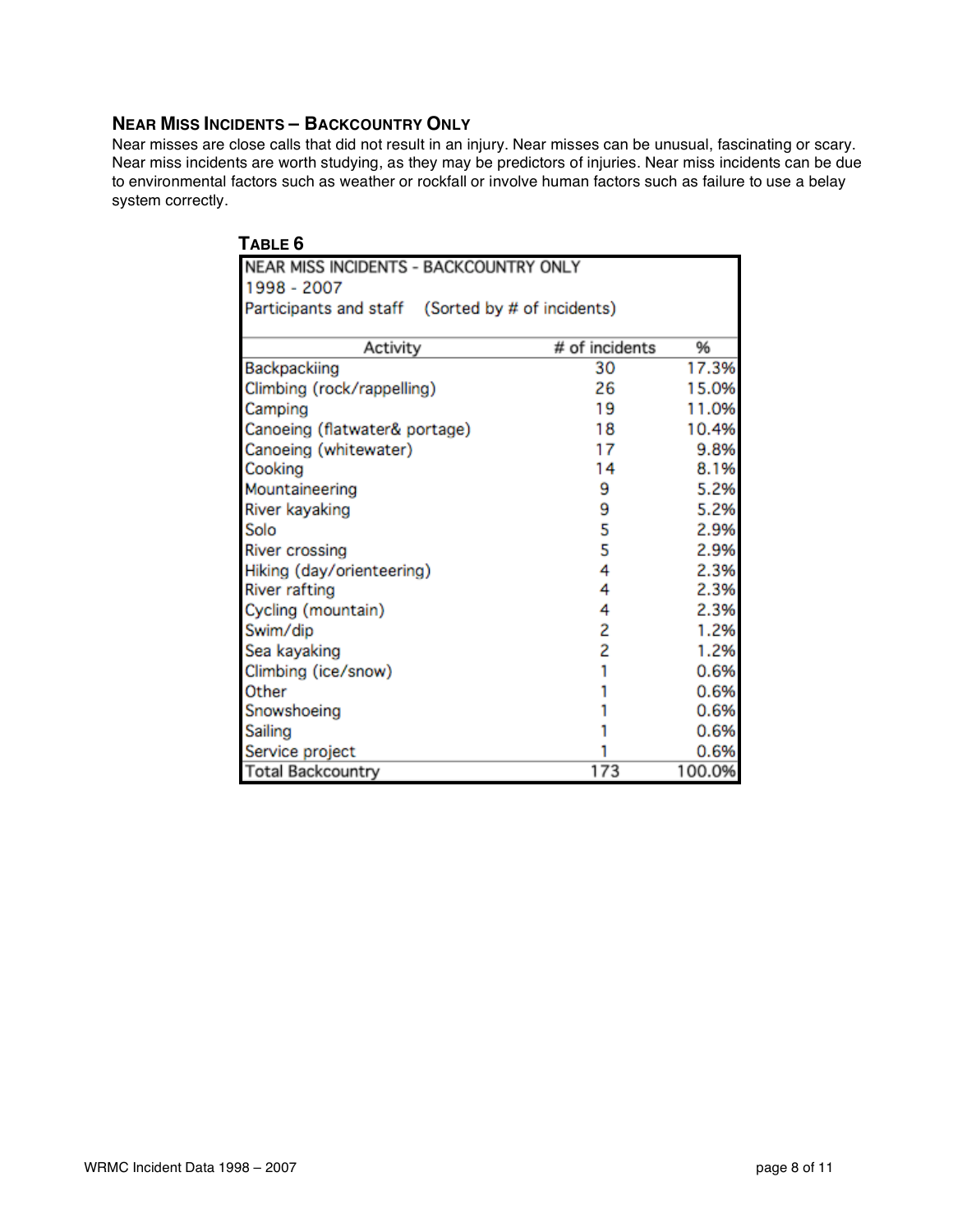# **FACILITY/FRONTCOUNTRY DATA**

## **INJURY RATE BY ACTIVITY PROFILE– FACILITY/FRONTCOUNTRY ONLY**

Facility/Frontcountry specific injuries are non-backcountry injuries, most of which occur at facilities, e.g. summer camps, base camps, campuses, or winter resorts, but they also include roadheads and transportation incidents. These data are presented as rates per 1000 program days and sorted by the number of injuries per activity. The rates are calculated using the program days for the specific activity. Program day data did not consistently conform with the facility related activities and so there are injuries reported without corresponding program days. The injuries are listed here so the activities in which the injuries occurred can be seen.

Horseback riding had the most reported injuries, while snowboarding at winter resorts had the highest injury rate. Ropes courses had a low injury rate and artificial climbing walls had the lowest injury rate.

| TABLE <sub>7</sub>                                                |                                                    |                           |             |  |  |  |  |
|-------------------------------------------------------------------|----------------------------------------------------|---------------------------|-------------|--|--|--|--|
| PROFILE OF INJURIES BY ACTIVITY WITH INJURY RATES - FACILITY ONLY |                                                    |                           |             |  |  |  |  |
|                                                                   | Injury rates states as injuries/1000 program days. |                           |             |  |  |  |  |
| 1998 - 2007                                                       |                                                    | (Sorted by # of injuries) |             |  |  |  |  |
| <b>Participants and Staff</b>                                     | Injury rates calculated by activity specific       |                           |             |  |  |  |  |
|                                                                   | exposure (program day's)                           |                           |             |  |  |  |  |
| Activity                                                          | # of Injuries                                      | Program days              | Injury rate |  |  |  |  |
| Horseback riding                                                  | 89                                                 | 102,803                   | 0.87        |  |  |  |  |
| Sports and recreational games                                     | 33                                                 | 26,042                    | 1.27        |  |  |  |  |
| Snowboarding - ski area                                           | 30                                                 | 1,789                     | 16.77       |  |  |  |  |
| Camp; base or facility                                            | 21                                                 | ο                         | 0.00        |  |  |  |  |
| Initiatives team challenges                                       | 18                                                 | 199,091                   | 0.09        |  |  |  |  |
| Ropes course (high & low element)                                 | 16                                                 | 145,036                   | 0.11        |  |  |  |  |
| Other                                                             | 8                                                  | 95,002                    | 0.08        |  |  |  |  |
| Ski downhill - ski area                                           | 8                                                  | 1,553                     | 5.15        |  |  |  |  |
| Transportation (to activity)                                      | 8                                                  | 67,223                    | 0.12        |  |  |  |  |
| Climbing (manufactured walls)                                     | 7                                                  | 163,354                   | 0.04        |  |  |  |  |
| Day hiking (facility)/orienteering                                | 6                                                  | Ω                         | 0.00        |  |  |  |  |
| Swimming-lake front or pool                                       | 4                                                  | ο                         | 0.00        |  |  |  |  |
| Cooking-facility or on the road                                   | 3                                                  | 0                         | 0.00        |  |  |  |  |
| Canoeing-facility                                                 | $\overline{c}$                                     | o                         | 0.00        |  |  |  |  |
| Service project                                                   | $\overline{c}$                                     | $\Omega$                  | 0.00        |  |  |  |  |
| Skiing telemark - ski area                                        |                                                    | 2,369                     | 0.84        |  |  |  |  |
| Unknown                                                           | 2<br>2                                             |                           | 0.00        |  |  |  |  |
| Cycling mountain-facility                                         |                                                    | Ω                         | 0.00        |  |  |  |  |
| Cycling road                                                      |                                                    | 845                       | 1.18        |  |  |  |  |
| River kayak-pool session                                          |                                                    | 0                         | 0.00        |  |  |  |  |
| Running                                                           |                                                    | 17,675                    | 0.06        |  |  |  |  |
| Surfing                                                           | O                                                  | 50                        | 0.00        |  |  |  |  |
| Travel / study                                                    | 0                                                  | 16,796                    | 0.00        |  |  |  |  |
| Total Facility                                                    | 263                                                | 839,628                   | 0.31        |  |  |  |  |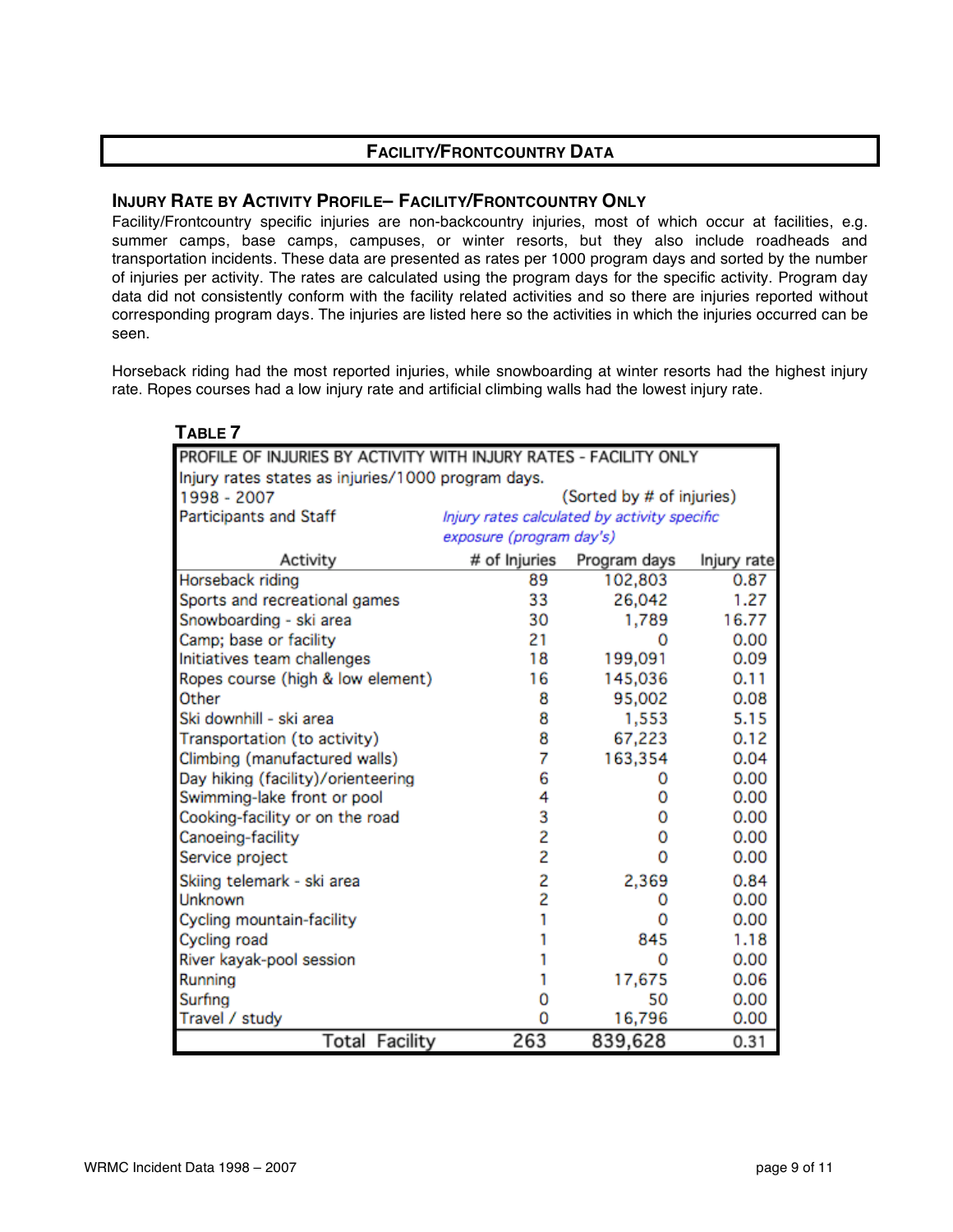# **INJURY RATE BY INJURY TYPE PROFILE – FACILITY ONLY**

Table eight presents injury rates per 1000 program days and is sorted by the type of injury. Soft tissue injuries are the leading type followed by athletic. Facility incidents are not evacuated, but the patient may be brought to a medical care facility or be seen by a health care professional. Chart two displays injury type graphically

| В<br>ω<br> |
|------------|
|------------|

| INJURY PROFILE - FACILITY/FRONTCOUNTRY ONLY |                        |      |             |         |         |
|---------------------------------------------|------------------------|------|-------------|---------|---------|
| 1998-2007                                   | (Sorted by # of inury) |      |             |         |         |
| <b>Participants and Staff</b>               |                        |      |             |         | 96      |
|                                             |                        |      |             | Medical | Medical |
| Type of Injury                              | $#$ inj.               | 96   | Injury rate | Care    | Care    |
| Soft tissue: all types                      | 100                    | 38%  | 0.12        | 88      | 33%     |
| Athletic:sprain/strain/tendinitis           | 80                     | 30%  | 0.10        | 59      | 22%     |
| Fracture                                    | 46                     | 17%  | 0.05        | 45      | 17%     |
| Head (no loss of consciousness)             | 13                     | 5%   | 0.02        | 11      | 4%      |
| Dislocation                                 |                        | 3%   | 0.01        | 6       | 2%      |
| Head (w/loss of consciousness)              | 6                      | 2%   | 0.01        | 5       | 2%      |
| Eye injury                                  |                        | 2%   | 0.01        | 4       | 2%      |
| Other                                       | 3                      | 1%   | 0.00        | 3       | 1%      |
| Dental                                      | 2                      | 1%   | 0.00        | 2       | 1%      |
| Cold injury (frostbite/immersion foot)      |                        | 0%   | 0.00        | n       | 0%      |
| Total Facility/Frontcountry Injury          | 263                    | 100% | 0.31        | 223     | 85%     |

**Chart 2**